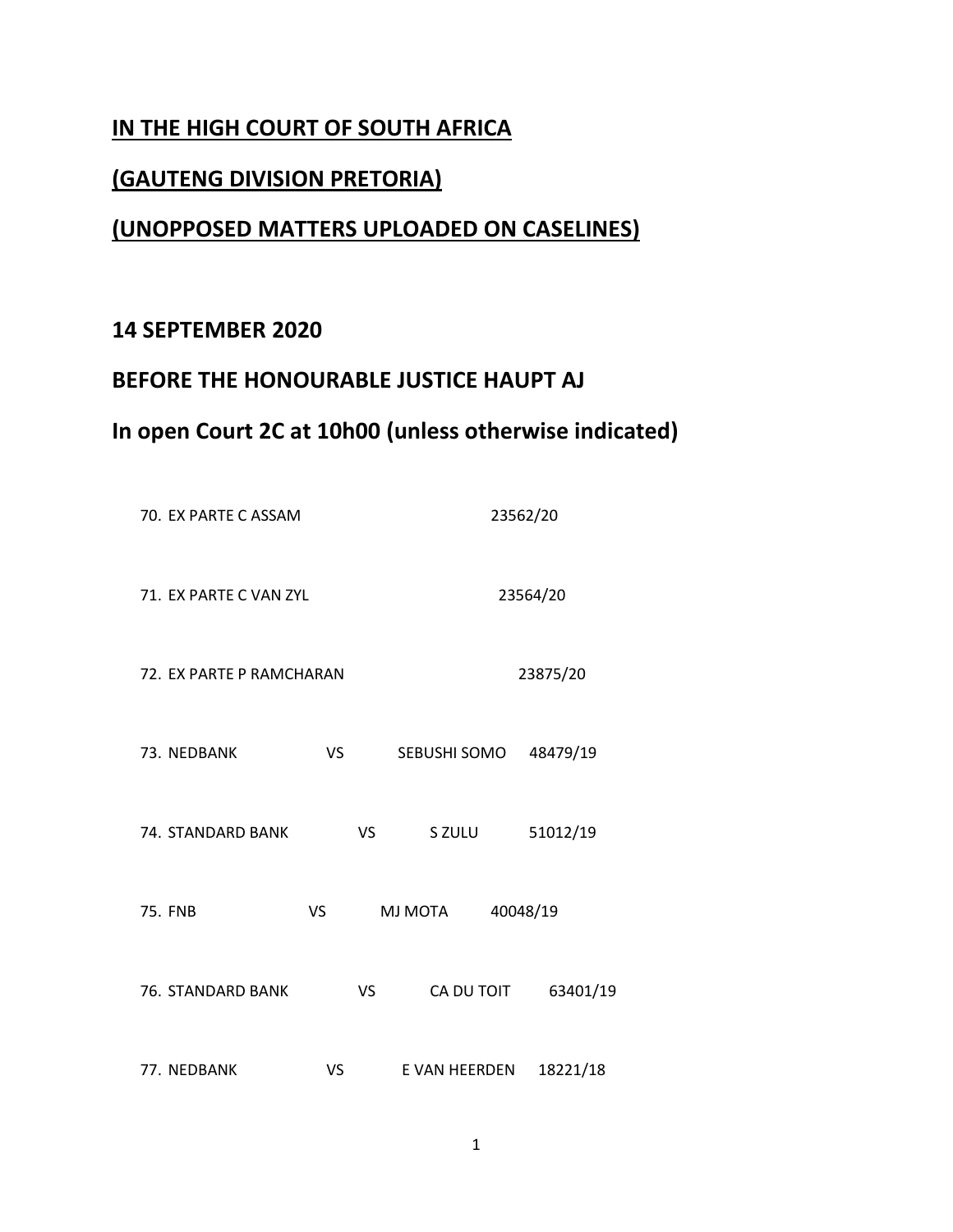| 78. STANDARD BANK                               | VS.       | M MULIMA                     | 84989/19                     |  |  |
|-------------------------------------------------|-----------|------------------------------|------------------------------|--|--|
| 79. SZ MELAPHI                                  | <b>VS</b> | MIN OF HOME AFFAIRS 26235/20 |                              |  |  |
| 80. SE DIKO MAKIA +1                            | <b>VS</b> |                              | MIN OF HOME AFFAIRS 12999/20 |  |  |
| 81. EX PARTE CJ BOTHA                           |           |                              | 33029/20                     |  |  |
| 82. CHANGING TIDES                              | <b>VS</b> | JS NEL +1 3437/20            |                              |  |  |
| 83. CHANGING TIDES                              | <b>VS</b> |                              | BM BUKAMUBIA +1 86688/19     |  |  |
| 84. M TROMP (SP BAKKES ?)                       |           | VS<br>RAF                    | 75644/17                     |  |  |
| 85. A LEANY                                     | <b>VS</b> | <b>R LEANY</b>               | 28567/19                     |  |  |
| Virtual hearing: 9h30-10h00                     |           |                              |                              |  |  |
| 86. AM JOUBERT                                  | VS        | ML BANTJIES 34730/19         |                              |  |  |
| No caseline invite to Judge                     |           |                              |                              |  |  |
| 87. BMW                                         | VS        | VS MAHLASELA 85737/19        |                              |  |  |
| 88. STANDARD BANK                               | VS        | AA TSUMA                     | 40902/19                     |  |  |
| 89. STANDARD BANK                               | VS        | S NAICKER                    | 51698/19                     |  |  |
| Summary judgment: Open court hearing from 12h00 |           |                              |                              |  |  |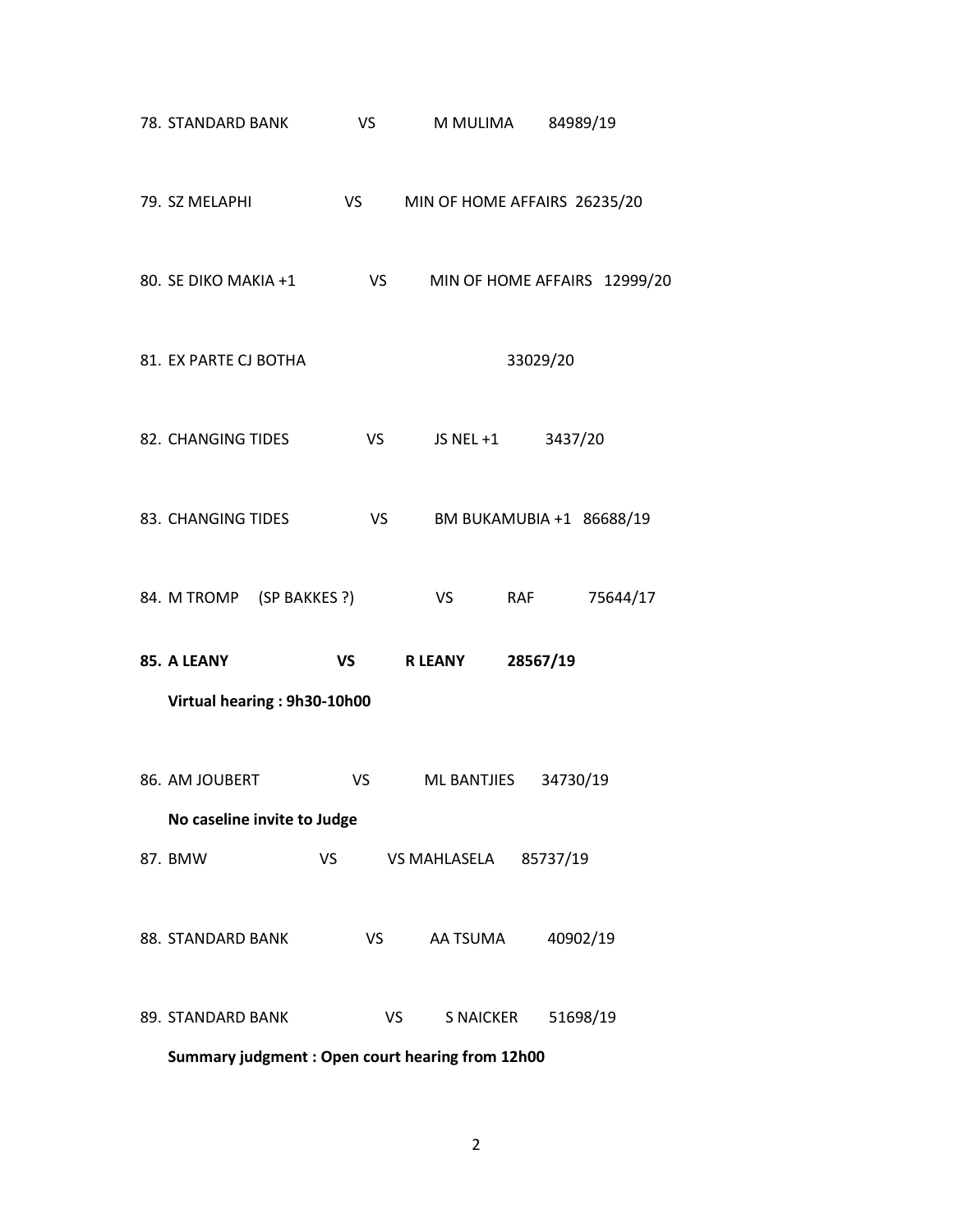|      | 90. HA DAVIES                                   | VS        |           | <b>DJ DAVIES</b>            | 15053/20    |                          |  |  |
|------|-------------------------------------------------|-----------|-----------|-----------------------------|-------------|--------------------------|--|--|
|      | Virtual hearing: 9h30-10h00                     |           |           |                             |             |                          |  |  |
|      | 91. ABSA BANK                                   | VS        |           | AP NKAISENG 57574/14        |             |                          |  |  |
|      | 92. T STOLS                                     | VS        |           | <b>RAF</b><br>66883/18      |             |                          |  |  |
|      | 93. SB GUARANTEE                                |           | <b>VS</b> | TD NEMAGOVHANI 89998/19     |             |                          |  |  |
|      | 94. SB GUARANTEE                                | VS        |           | AP BURGER 47150/19          |             |                          |  |  |
|      | 95. AJ LOTTER                                   | <b>VS</b> |           | <b>RAF</b>                  | 94296/18    |                          |  |  |
|      | 96. I KUBAYI                                    | <b>VS</b> |           | LENMED INVEST 20483/18      |             |                          |  |  |
|      | 97. NEDBANK                                     | VS        |           | SPL COMMUNICATIONS 21293/20 |             |                          |  |  |
|      | Summary judgment: Open court hearing from 12h00 |           |           |                             |             |                          |  |  |
|      | 98. SE MAHOHLO                                  | VS        |           | RAF                         | 8274/20     |                          |  |  |
|      | 99. B/C OF GROVE LANE                           |           | <b>VS</b> |                             |             | CITY OF TSHWANE 57117/19 |  |  |
| 100. | <b>JM ILUNGA</b>                                |           | VS        | SPO CONTRACTORS 28121/19    |             |                          |  |  |
| 101. | TP MBELENGWA                                    |           | VS        |                             | R MBELENGWA | 93470/19                 |  |  |